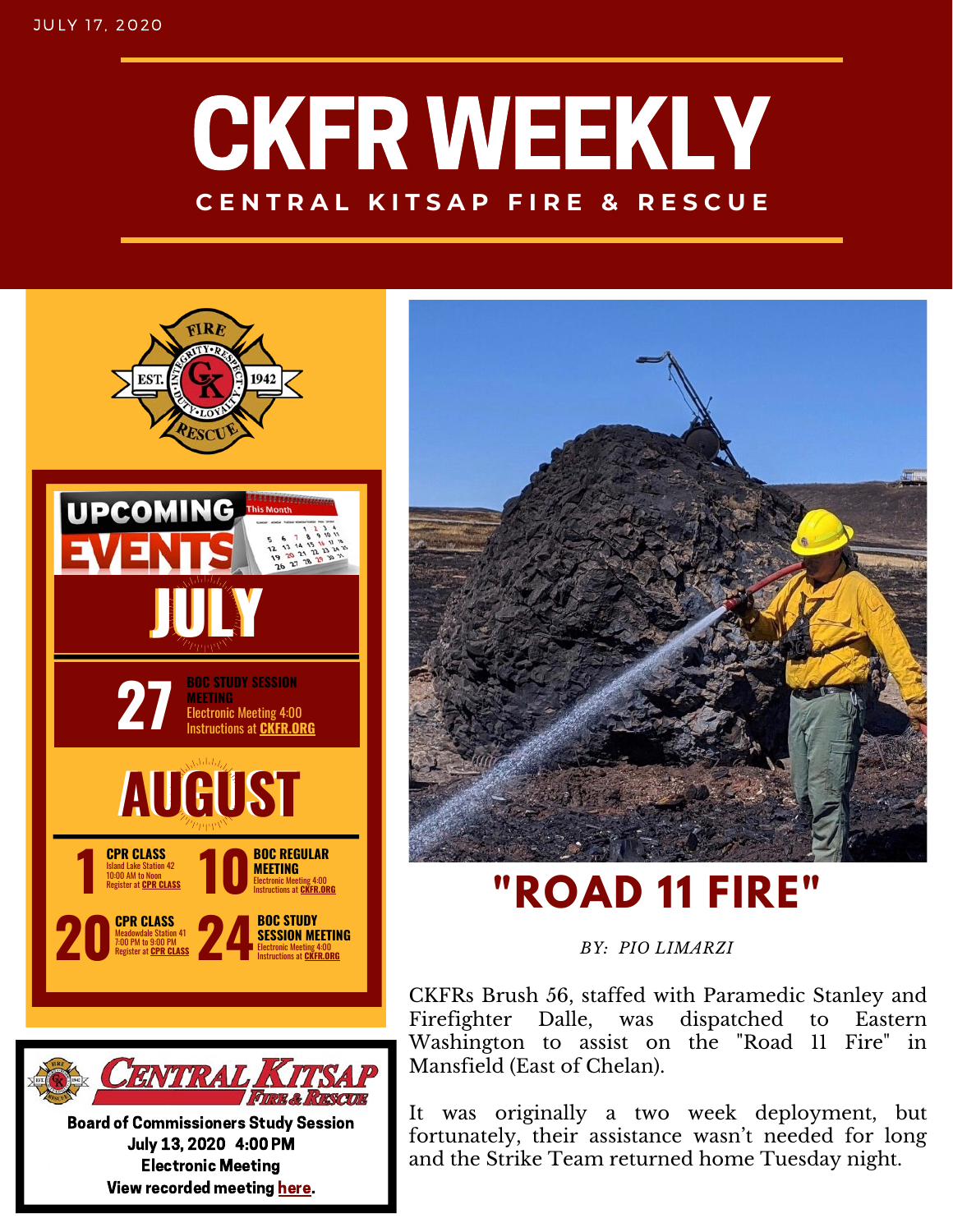

### Congrats to Master Chief Wildes!

Congratulations to PM Jeff Wildes who was advanced to the rank of Master Chief in the United States Coast Guard. He has served the country as a reservist for 23 years.







**Class B's shirt, black in color. Patches on the left and right shoulders 1" below the seam. A cloth or metal badge indicating rank above the left pocket. Member name above the right pocket.**

**T-Shirt, black in color. CKFR logo on the chest, left side. Central Kitsap Fire lettering across the back.**



*"The individual I'd like to recognize and pass the Slam Dunk Award to, is very dedicated, reliable and committed to the Organization. I also wanted to select someone who challenges me and makes me overall, better. I know sometimes the methods and precautions might seem frustrating at times, but there is truly a reason and method to the madness. So, in keeping the Organization Safe/Healthy, always challenging me for the better, and just as dedicated, reliable and committed as Lieutenant Commander Data, from Star Trek, I would like to pass the Slam Dunk Award over to our Finance Director, Tim Maule." - Joe Caulkins*

New updated **[SOP 6-23 Uniform](https://ckfr.sharepoint.com/intranet/hrportal/policy/Published%20Polices/Forms/AllItems.aspx?id=%2Fintranet%2Fhrportal%2Fpolicy%2FPublished%20Polices%2FSOP%206%2D23%20%2D%20Uniform%20Regulations%2Epdf&parent=%2Fintranet%2Fhrportal%2Fpolicy%2FPublished%20Polices) Regulations** is out for review in Target Solutions (take notice of the chief officers moving away from white tops and into black tops).

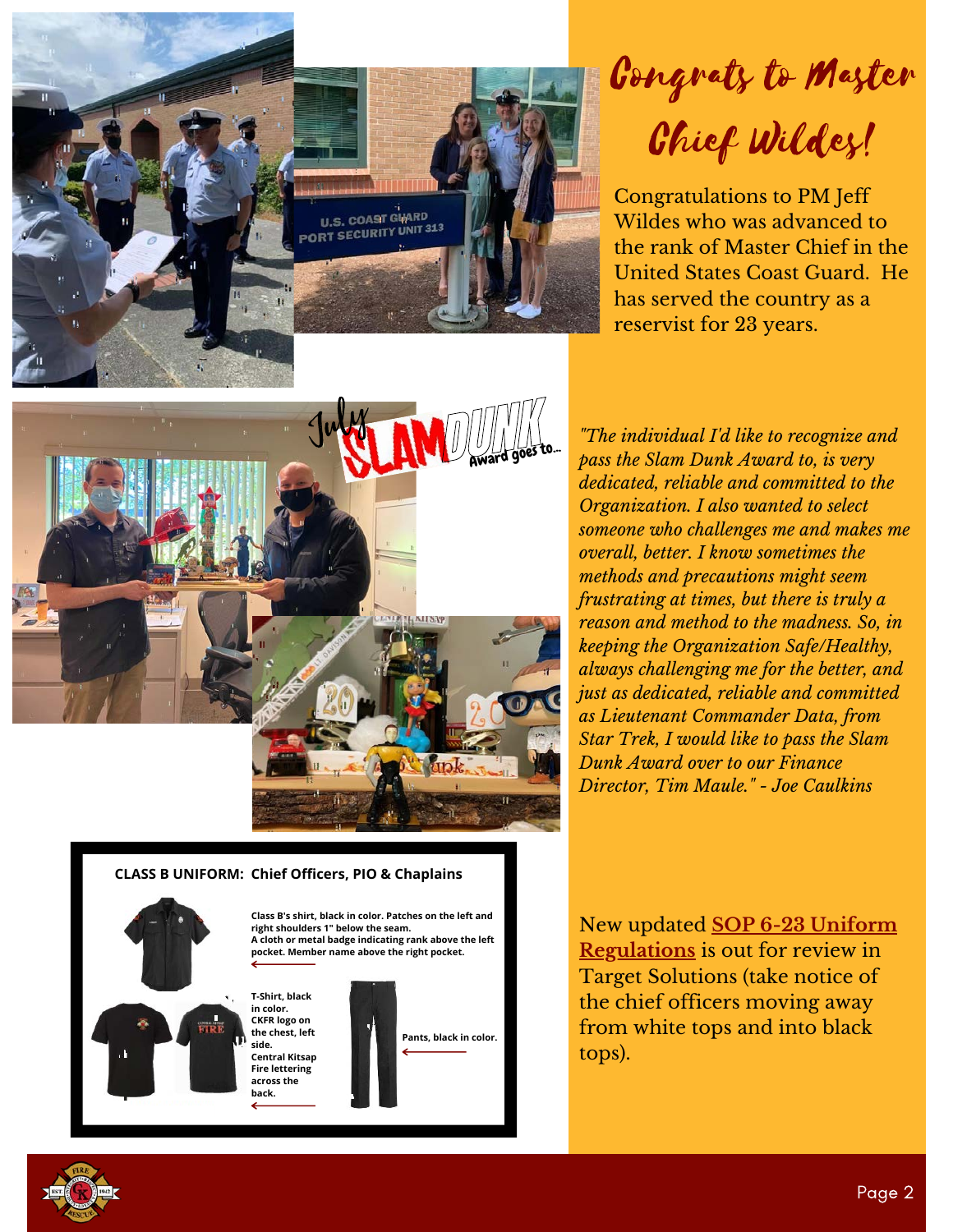

**Notes from the Training Division:** CKFR's Training Division has ramped up crew-based training in July. We were able to complete the following:



In the next two weeks, CKFR crews will be participating in our Vehicle Stabilization and Extrication drills at the Bremerton Training Center. We have three buses (kindly donated by Central Kitsap School District) and twenty cars. R64 personnel will be leading the drills with L51 crews assisting.

The forecast is for lots of sunshine, so make sure you stay hydrated before, during and after the drills. Rehab 41 will be in attendance both weeks to support our crews.

The Training Division will be putting on the Pump Academy on October 5th through the 8th. If you are interested in attending, submit a training request through CK Share.

#### BE SAFE AND HAVE FUN!